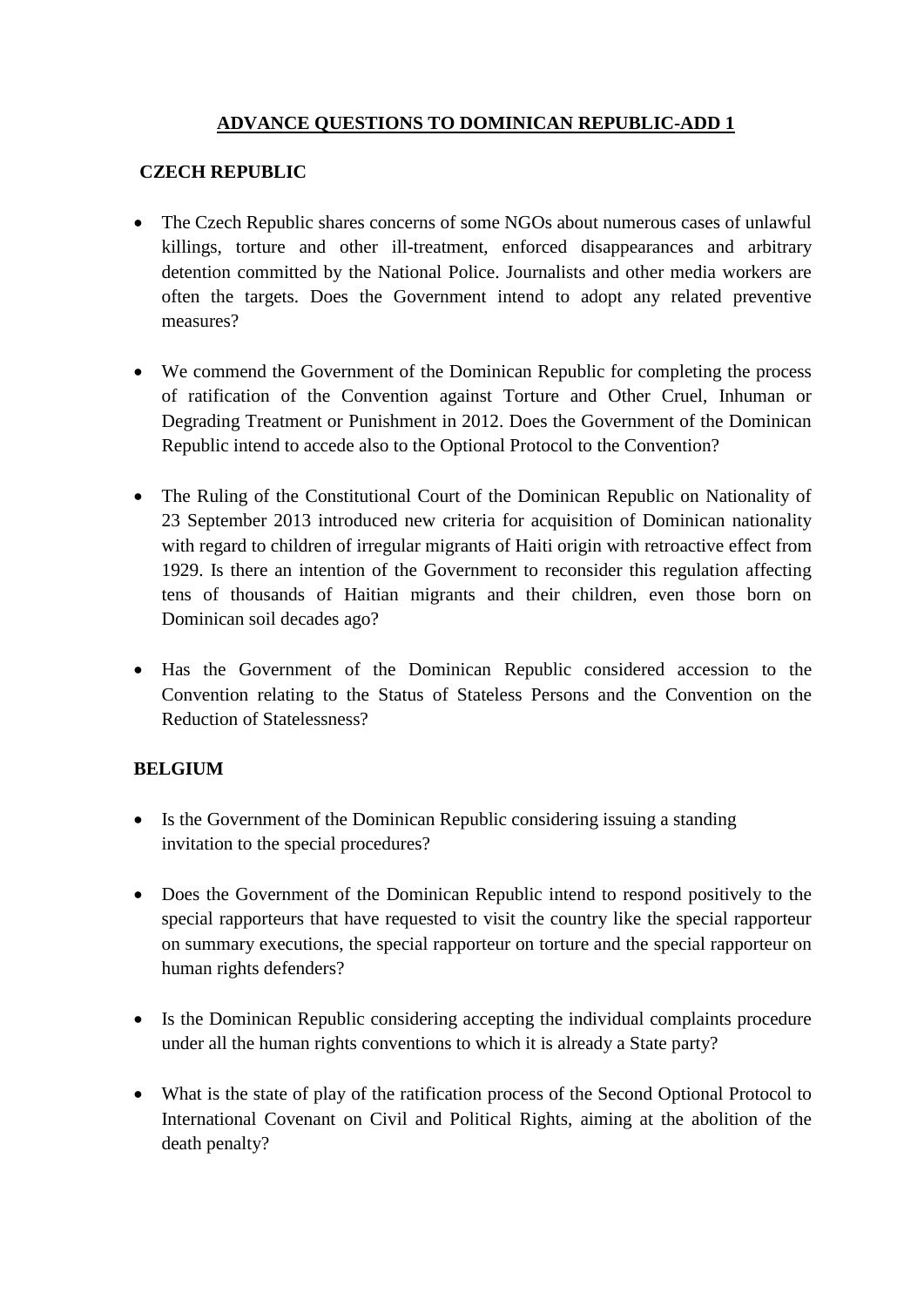- Is Dominican Republic considering acceding to the International Convention for the Protection of All Persons from Enforced Disappearance?
- Can the Government of the Dominican Republic give a state of play of the accession process to the Convention relating to the Status of Stateless Persons and the Convention on the Reduction of Statelessness?
- Which concrete steps have been taken by the Dominican Republic to implement the Strategic Plan for the Prevention, Detection, Support and Punishment of Violence against Women and Domestic Violence (2011-2016)?
- During the previous UPR, the Dominican Republic accepted the recommendation from Belgium to adopt comprehensive strategies to combat racism, including specific measures on the status and protection of persons of Haitian origin. Which steps have been taken by the Government to implement this recommendation?
- What steps have been taken to address the concern of the CERD that the Constitution does not prohibit discrimination on grounds of race and that the Criminal Code and its proposed amendment did not provide a definition of racial discrimination in conformity with the Convention?
- The CESCR urged the Dominican Republic to guarantee universal free primary education and strengthen the quality of the public education system.Which measures have been taken by the Government of the Dominican Republic to promote equal access to education for all without discrimination?

## **UNITED KINGDOM OF GREAT BRITAIN AND NORTHERN IRELAND**

- What measures are the Government of the Dominican Republic taking to address impunity in the justice system?
- What will the Government of the Dominican Republic do to ensure that those affected by Constitutional Court ruling 168-13 will not be deprived of their acquired social and economic rights?
- What is the Government of the Dominican Republic doing to ensure crimes committed against LGBT persons are properly investigated without stigmatizing the victim?
- What is the Government of the Dominican Republic doing to ensure that Law 200-04 is properly implemented to ensure citizens have access to information held by State institutions?